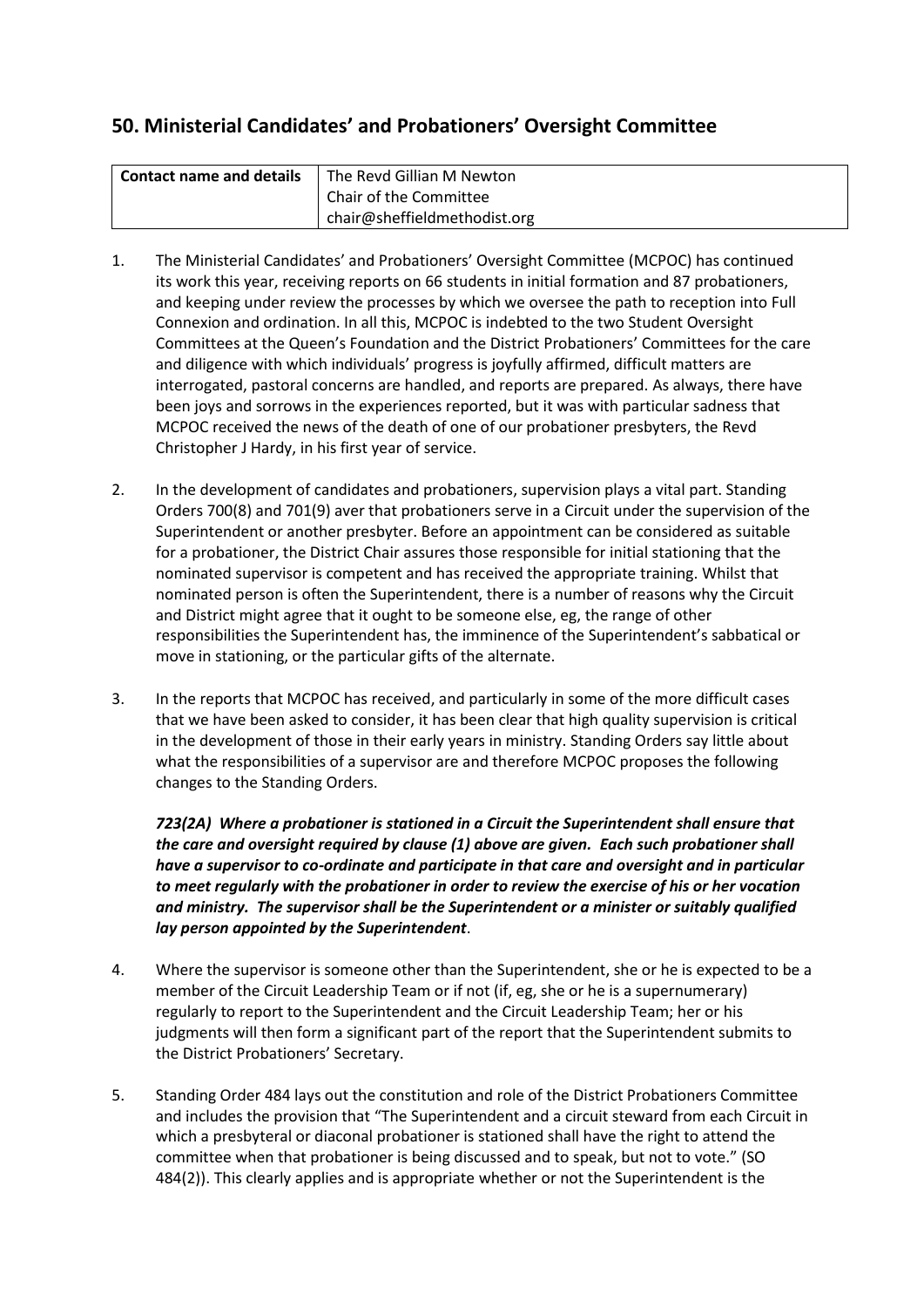supervisor. However, in order that the Probationers Committee can be fully informed and that the probationer can be assured that her or his position is fully represented, MCPOC concluded that the probationer's supervisor should be at the committee when the probationer is under discussion whether or not she or he is the Superintendent. Therefore MCPOC proposes the following changes to the Standing Orders:

484(2) The Superintendent and a circuit steward from each Circuit in which a presbyteral or diaconal probationer is stationed shall have the right to attend the committee when that *When a presbyteral or diaconal* probationer is being discussed the following persons *shall have the right to attend the committee* and to speak, but not to vote, *namely the Superintendent and a circuit steward from the Circuit in which the probationer is stationed and his or her supervisor (if other than the Superintendent) appointed under Standing Order 723(2A)*.

- 6. Last year the Conference received the report of the Methodist Council which included a recommendation from the Ministries Committee that the maximum period between the acceptance of a candidate for the ministry and her or his reception into Full Connexion should not normally exceed seven years. Resolution 24/8 agreed this recommendation. The Ministries Committee has consulted the Law and Polity Committee and referred back to MCPOC the implementation of this policy.
- 7. MCPOC therefore proposes the following amendments to the Standing Order 721:

**721 Length and Form of Pre-ordination Training and Probation.** (1) The length and form of pre-ordination training and probation for each accepted candidate shall be determined by the Presbyteral Session of the Conference or Conference Diaconal Committee, as appropriate*,* on the recommendation of the Ministerial Candidates and Probationers Oversight Committee.

(2) Such recommendations shall be designed to ensure that the requirements of Standing Orders 722 and 724 are fulfilled and shall normally consist of a period of at least four *and no more than seven* years between acceptance as a candidate and reception into Full Connexion. Such period shall include at least two years on probation after the completion of preordination training, or, where such training has been undertaken concurrently with probation, at least one further year after its completion.

## *(2A) Any period during which a candidate's training or probation is deferred or suspended under Standing Order 726 or clause (4) below shall not be taken into account in calculating the minimum period of four years specified in clause (2) above, but shall be taken into account in calculating the maximum period of seven years.*

(3) *[unaltered]*

(4) *If* C*c*andidates who are permitted to continue their studies for a degree or to engage in some other activity after acceptance by the Conference shall defer *the* commencement of the period of pre-ordination training and probation *shall be deferred* for one or more years and it shall begin on a date to be determined by the Conference or Conference Diaconal Committee, as the case may be, *meeting* in the connexional year next following the accepting Conference.

(5) The length of training and probation shall be extended by any period during which the candidate's probation is deferred or suspended under Standing Order 726

*(5A) If an application made under Standing Order 726 or 726A for the deferral or suspension of a candidate's training or probation would, if granted, prolong the total period of training and probation beyond seven years the committee shall, in addition to any other considerations, take into account the provisions of clause (2) above, and unless it rejects the*